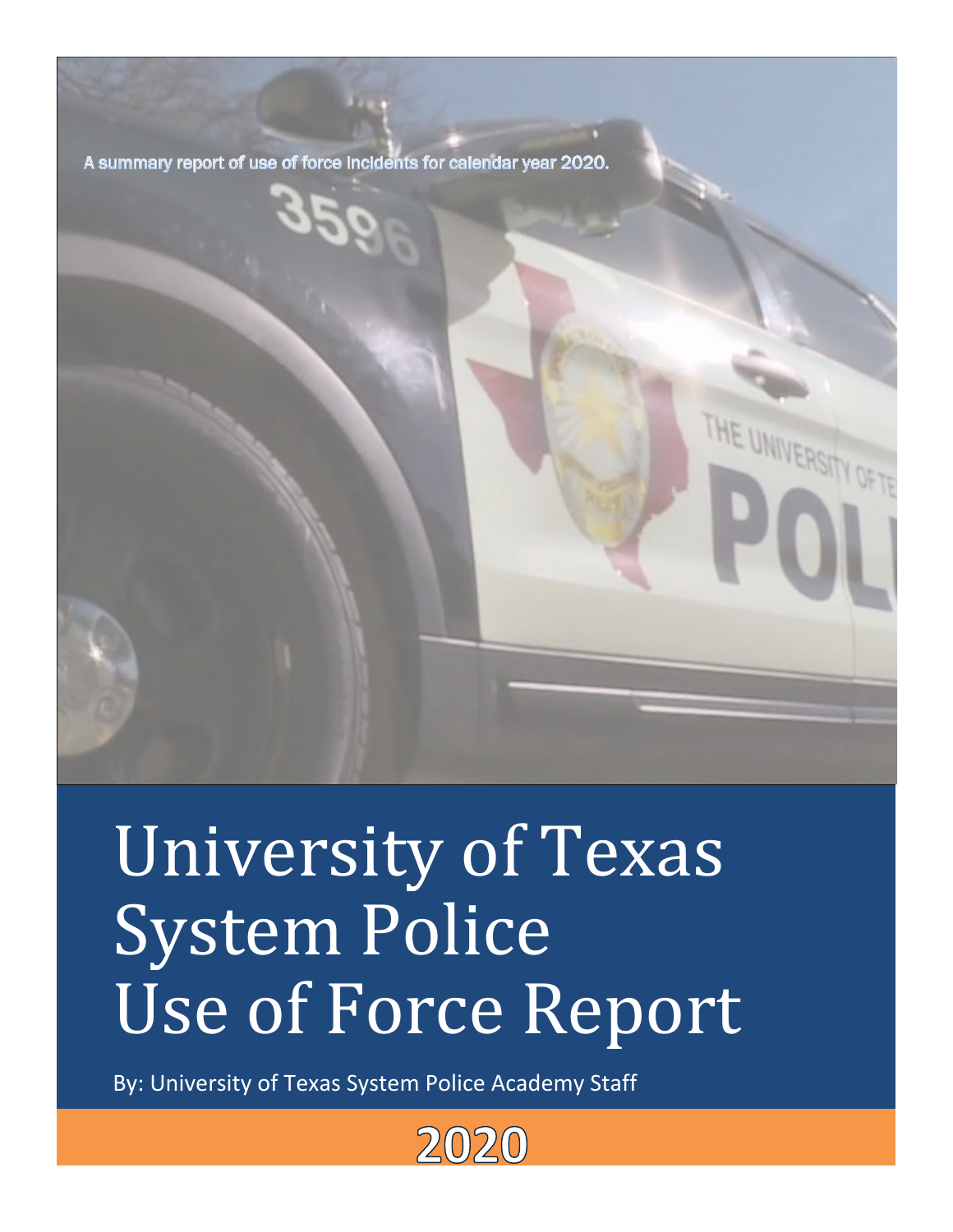#### *Summary*

During the period of January 1, 2020, to December 31, 2020, UT System Police Officers encountered 115 situations that required the use of force above the level of command presence, verbal commands and low-level handcuffing techniques. This represents a 7.25% decrease from the 2019 Use of Force Reports.

The 115 situations involved the uses of force against 149 individual subjects. An average of 1.94 officers were involved in uses of force against an average of 1.30 subjects (total of 223 officers and 149 subjects). The largest number of officers involved in one event was five, and the largest number of subjects involved was five. The average age of officers involved in uses of force events was 35.83 years old (versus 37.73 for 2019). The youngest officer was 22 years of age and the oldest was 61 years old. The average age of the subjects was 32.75 years old (versus 31.55 in 2019) with 61 years old as the oldest (In this incident, officers were responding to a suspicious person who was soliciting for money who resisted arrest) and the youngest was 17 years of age. There were no juveniles subject to use of force in 2020. Eleven percent of uses of force situations involved an Emergency Detention (when persons pose a danger to themselves or others, a brief emergency detention allows for a mental health assessment) of the subject(s) which is a 9% decrease from the 2019 report.

|                                           | 2020 | 2019 | 2018 | 2017                     | 2016           |
|-------------------------------------------|------|------|------|--------------------------|----------------|
| Use of Force - Incidents                  | 115  | 124  | 122  | 111                      | 78             |
| <b>Taser Use or Exhibition</b>            | 13   | 20   | 9    | 7                        | 12             |
| Pepper Spray Use of Exhibition            | 0    | 3    |      | $\overline{0}$           | $\overline{2}$ |
| <b>Baton Use or Exhibition</b>            | 0    |      |      | $\overline{0}$           | O              |
| <b>Empty Hand Tactics</b>                 | 57   | 74   | 75   | 67                       | 48             |
| Other/Combination of Tactics <sup>+</sup> | 3    |      |      | $\overline{\phantom{a}}$ |                |
| <b>Exhibit Firearm</b>                    | 47   | 26   | 34   | 26                       |                |
| Discharge of Firearm <sup>*</sup>         | **   |      |      | $\overline{0}$           |                |

\* *Includes humanitarian euthanasia of wounded/injured/suffering animals. + 2020 saw the first reporting of combination of tactics that were successful instead of one single tactic being successful, such as Taser exhibition and Empty Hand Tactics.*

*\*\* This event occurred when an off duty officer interrupted a burglary of his vehicle at his residence during hours of darkness and the officer discharged his*  weapon after identifying himself as a police officer and one of the multiple suspects involved turned toward the officer with an object in his hand that the *officer believed was a handgun—The officer fired in defense of his life given the threat he perceived—The suspect(s) fled, apparently uninjured and remain unidentified—Both the Houston PD and the Office of Director of Police responded and conducted the criminal and administrative investigations, respectively.*

# **INCIDENT INFORMATION**

#### *Institution*

Demographically by campus, 21% of all uses of force occurred at UT Permian Basin with 24 incidents. This is because UTPB officers regularly provide mutual aid support to Odessa PD proximate to campus and the majority of the UTPB PD uses of force involve non-affiliated arrestees. UT Austin had 19 use of force incidents and UT Medical Branch-Galveston had eighteen use of force incidents. UT Houston had fourteen incidents and UT Arlington had nine incidents. UT El Paso had seven use of force events while UT Southwestern had six events.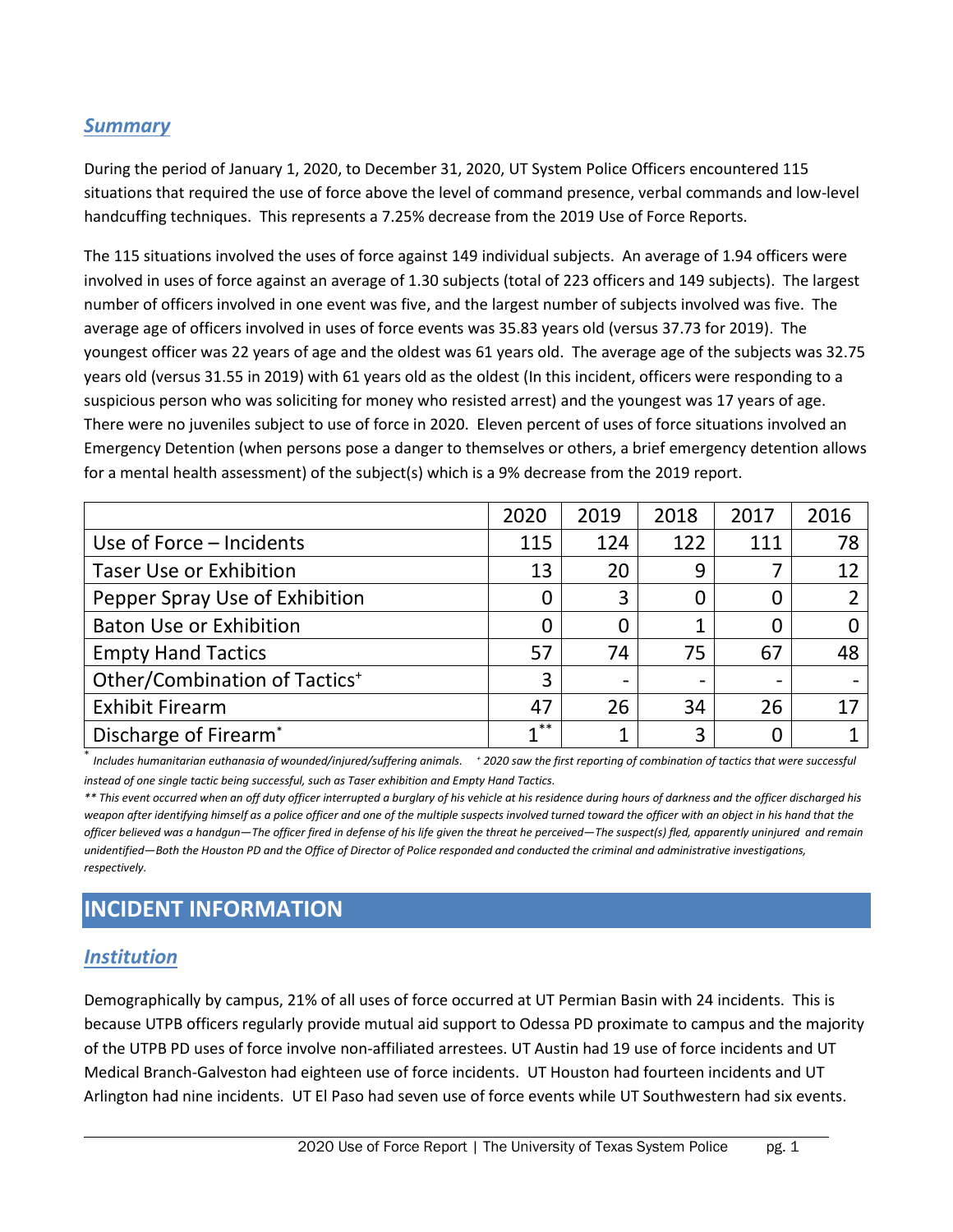Of the 115 uses of force reports, 16% occurred at medical facilities where officers used low level control measures (hands-on passive-type guidance) to assist medical staff with a combative patient in an emergency room setting. UT Dallas did not report any use of force in 2020.



#### *Date & Time*

The majority of uses of force by University of Texas System Police (UTSP) officers in 2020 occurred in March and May with 13 incidents compared to April (total of 14) in 2019. January had the next most occurrences of uses of force with 12. The months of July and August had 11 each of occurrences of uses of force.

The majority of uses of force occurred between the hours of 3pm and 11pm at 44% (similar to the 42% in 2019). The 11pm to 7am shift saw 36% of the uses of force followed by 20% for the hours between 7am to 3pm.

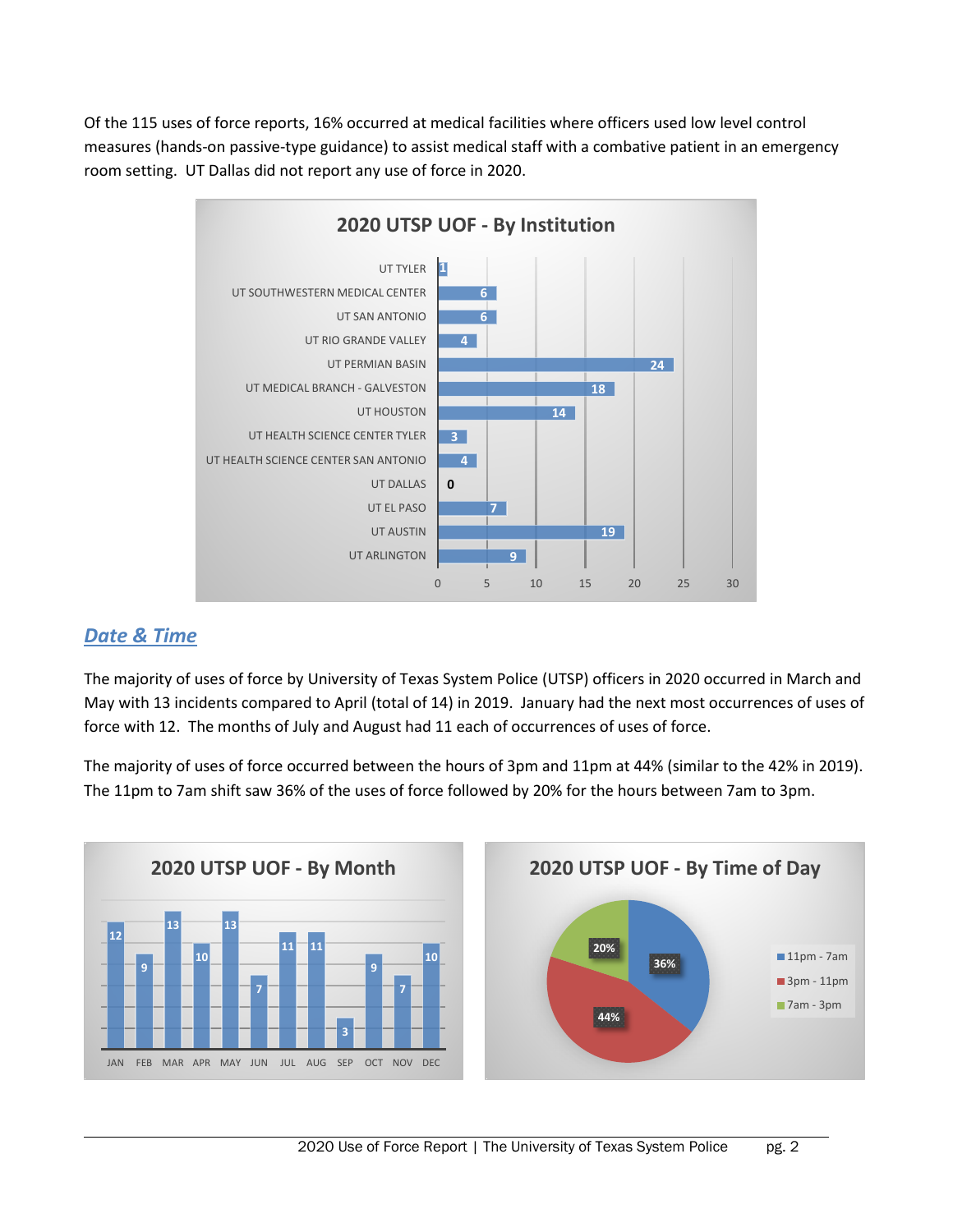# *Incident Conditions*



The reason for the officer and the subject's contact varied. In 41% of the reports, the incident was classified as a "Dispatched Call" in which the officer was assigned a call via the radio or telephone (compared to 56% in 2019). Thirty-six percent of officer/subject contacts occurred when the officer directly saw the event unfold, which is classified as "On-view Offense/Incident" which is an increase of ten percent compared to 2019. Events classified as "Traffic Stop" accounted for 22% of all uses of force (compared to a percentage of 13% in 2018).

When classifying the nature of the situation in which uses of force occurred, there were several factors involved. "Disturbance" accounted for 24% concerning the nature of the situation (27 total) while "Traffic Stop" accounted for 20% (23 total) of incidents. "Man with Gun" situations accounted for 14% (16 total) of incidents. Other incident conditions where officers used force included suspicious persons, public intoxication, and theft in

progress. These four categories combined accounted for approximately 31% of all uses of force in 2020.

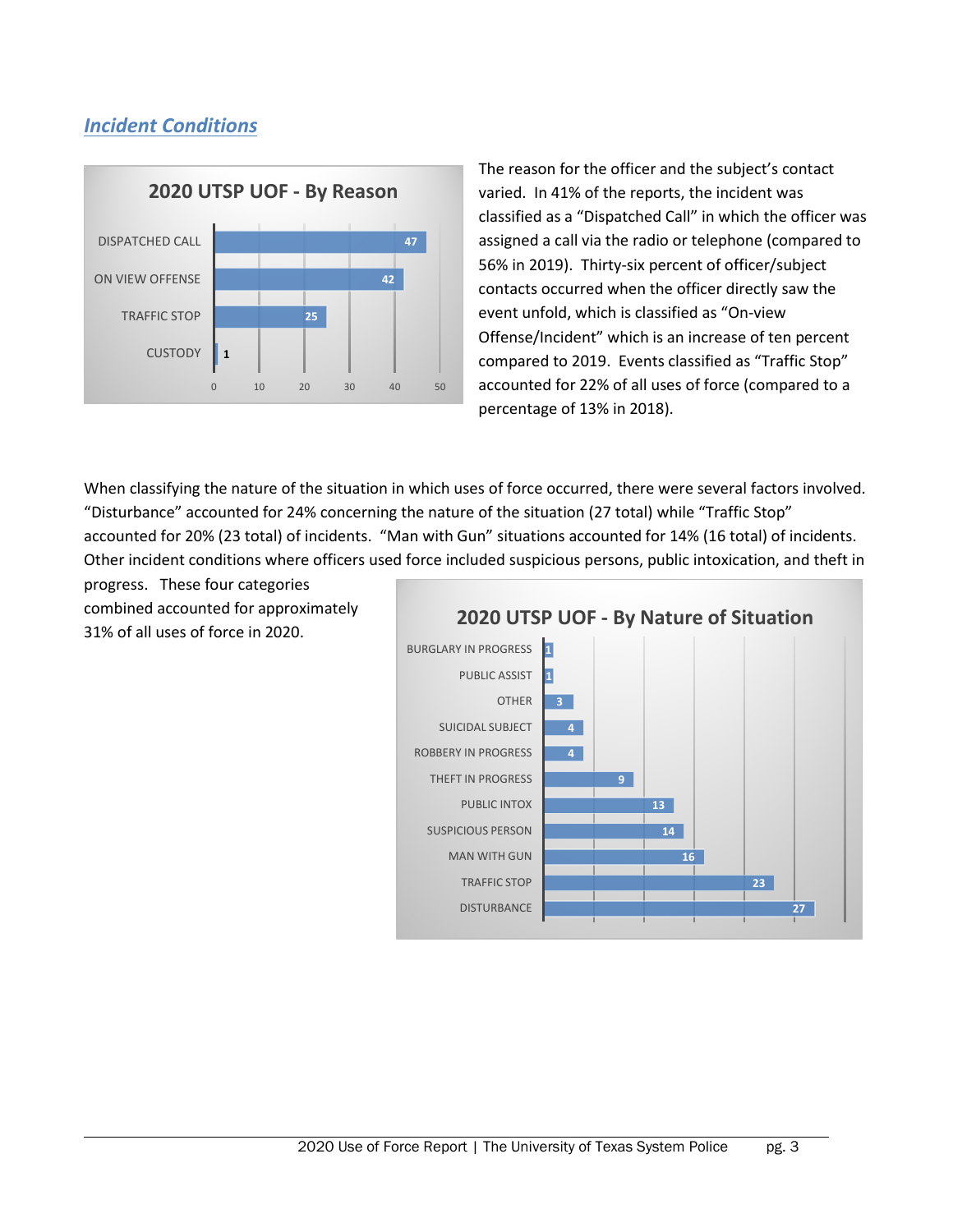### **SUBJECT INFORMATION**

#### *Subject Demographics*



In 2020, 76% of all subjects involved in uses of force situations by UTSP officers were male, compared to 81% in 2019. Female subjects accounted for 24% of events. When classifying subjects by ethnicity, 34% of subjects were Hispanic, 32% were black, 31% were white and 3% were Asian.



During use of force events, 10% of the subjects were under the influence of alcohol when they encountered UTSP officers in 2020, which is similar to the 12% in 2019. Another 10% were under the influence of drugs/controlled substances. This means that 20% of the force incidents involved subjects who were under the influence of drugs or alcohol, which is a 3% increase from 2019. In 64% of force incidents, the subject(s) were not under the

influence of drugs or alcohol. In 16% of the reports the use of drugs/alcohol was not indicated or documented.

*Subject Intoxication*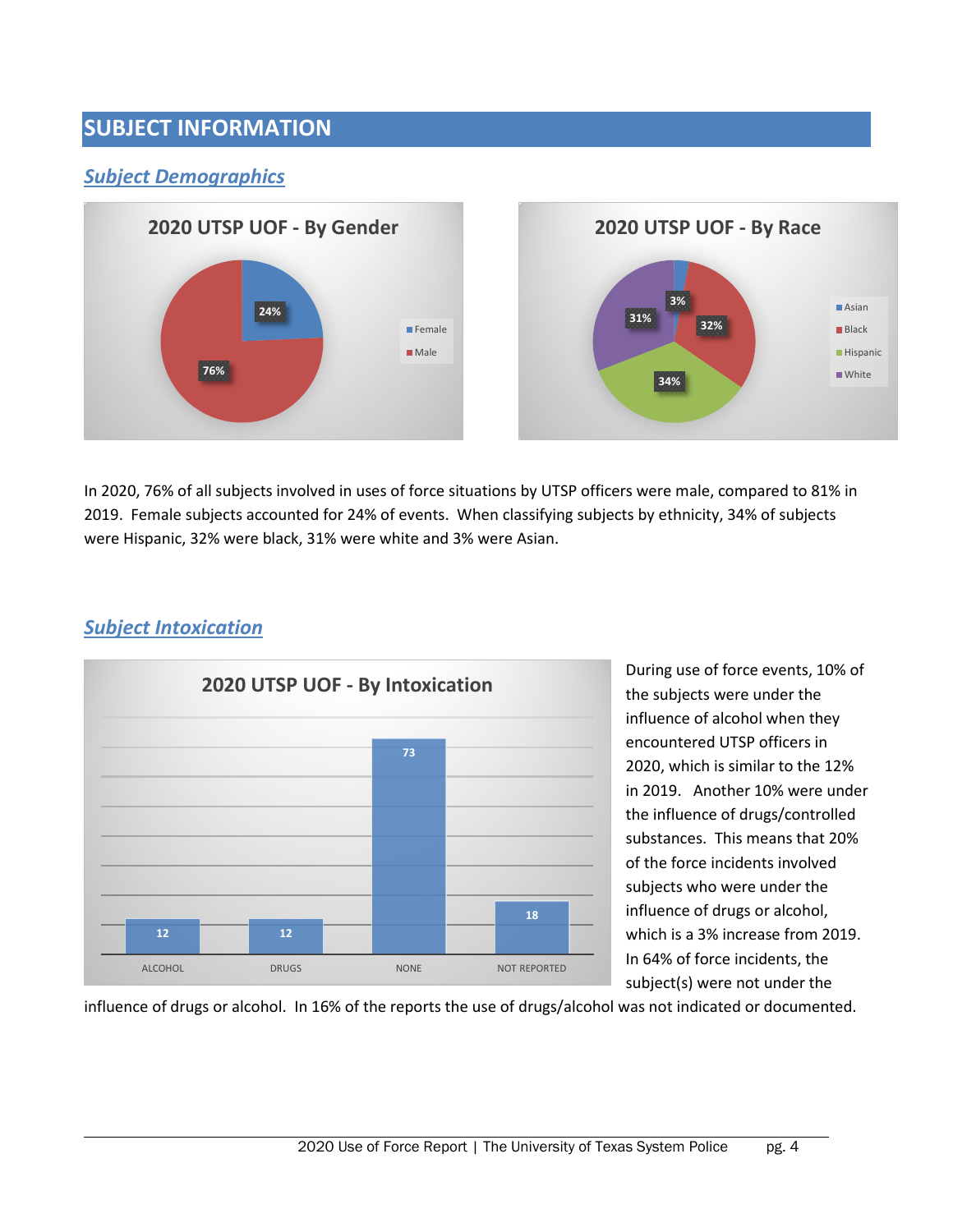#### *Subject Affiliation*

When analyzing affiliation of subjects in use of force situations, 78% were classified as "Non-Affiliated" with the institution, an increase of 39% over last year. Fourteen percent of subjects were patients who were assaultive, combative or threatening physical violence to emergency room staff that occurred at the medical campuses. Five percent were classified as students, which is a decrease of 50% from 2019. Three percent of the reports did not indicate the affiliation of the subject on the report and were labeled as "Unknown".



#### *Subject Actions/Behaviors*



A total of 230 separate actions or behaviors exhibited by the 149 subjects were documented in 2020. This is a 15.75% decrease in the number of subject actions from 2019. Most of the actions took place in combinations where the subject exhibited two or more actions/behaviors together. Fortytwo percent of the time, subjects exhibited resistance to the officer(s) either through verbal resistance, passive resistance, or both. Examples of passive resistance include dropping to the ground or using body weight to

counter the officer's actions. In 15% of the incidents, empty hand resistance was used by the subject towards the officer(s). Examples of these actions include pulling away or pushing away from the officer(s). In 12% of the incidents, empty hand aggression was used by the subjects towards the officer(s). Examples of these include striking or kicking the officer(s). Other subject actions included evading/running away (15 total or 13% of all incidents), biting/attempting to bite the officer (3) or attempting to disarm a UTSP officer (1 total). Six subjects were either armed with a firearm or were reported to have been armed with a firearm. It should be noted that the UTH PD officer believed the subject in his firearms discharge was armed with a handgun. Two subjects were armed with a knife at the time of the encounter with the UTSP officer. Other weapons used against the officer(s) in 2020 included a fire extinguisher and throwing rocks at the officer(s).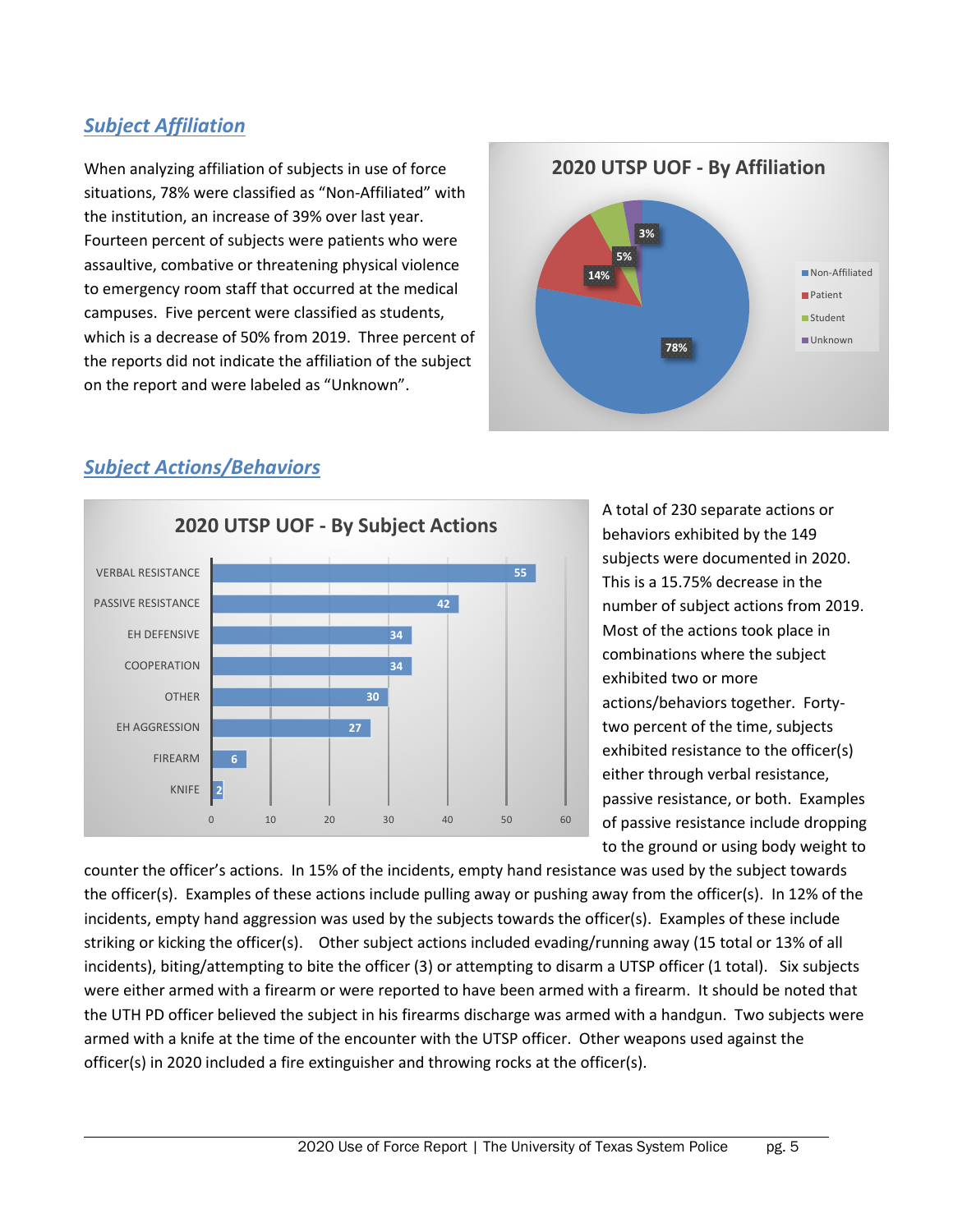#### *Other Dynamics*

There were thirty-nine high risk/felony stops conducted by UTSP officer(s) (or were assisting an outside agency with a high-risk/felony stop) where a firearm was displayed by the officer(s) due to the potential danger of the incident, which represented 34% of all use of force incidents. In 17 of the incidents (14.78%) the subject resisted arrest. There were four family violence situations where force was used against the officer(s). One incident occurred when the UTSP officer was affecting a felony arrest warrant.



#### *Subject Injuries*



In 2020, there were 10 actual injuries sustained by the subject during the use of force event (9% of all events), which is a decrease of 50% from 2019. In 9% (10 total) of the use of force reports, an injury was complained by the subject(s); however, no injury was observed by the officers involved. There were no injuries for subject(s) in 82% of use of force events (95 total). Twenty-two subjects were admitted to the hospital unrelated to the use of force event. Examples of these hospital admissions included drug ingestion, Emergency Detention when the subject was a danger to themselves or others, injured in a motor vehicle accident prior to the officer(s) arrival or self-inflicted/self-sustained injuries which occurred prior to or following an arrest. Eleven subjects (9.56%) were treated and released at the scene by emergency medical personnel.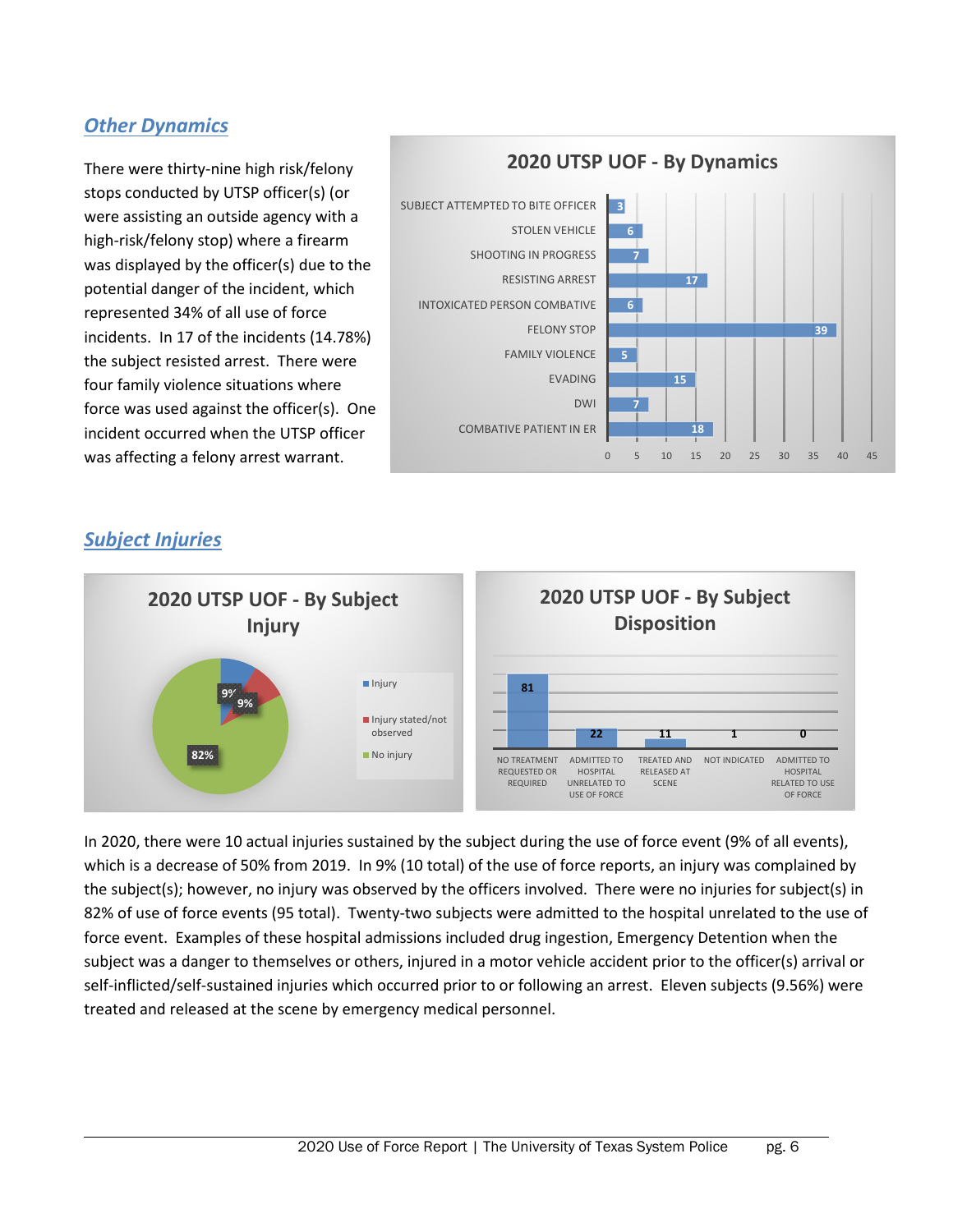# **OFFICER INFORMATION**

### *Officer Demographics*



Of the 223 officers involved in uses of force in 2020, 85% of them were male and 15% were female, which is the same percentages as 2019. Fifty-three percent of officers involved in uses of force were white, followed by 33% of officers were Hispanic, 9% were black and 4% were Asian. By comparison in 2019, 56% were white, 19% were Hispanic, 19% were black and 3% were Asian. For context, as of March 1, 2021, the ethnicity of UTSP officers were as follows: White—51.29%, Black—13.47%, Hispanic—32.47%, Asian—1.29%, American Indian--.19%, Multicultural—1.29% (or 51.29% white and 48.71% minority).



#### *Officer Actions/Responses*

*All Responses:* A total of 285 separate actions/responses exhibited by the 223 involved officers were documented in 2020. These actions took place in combinations where the officer(s) utilized two or more actions together.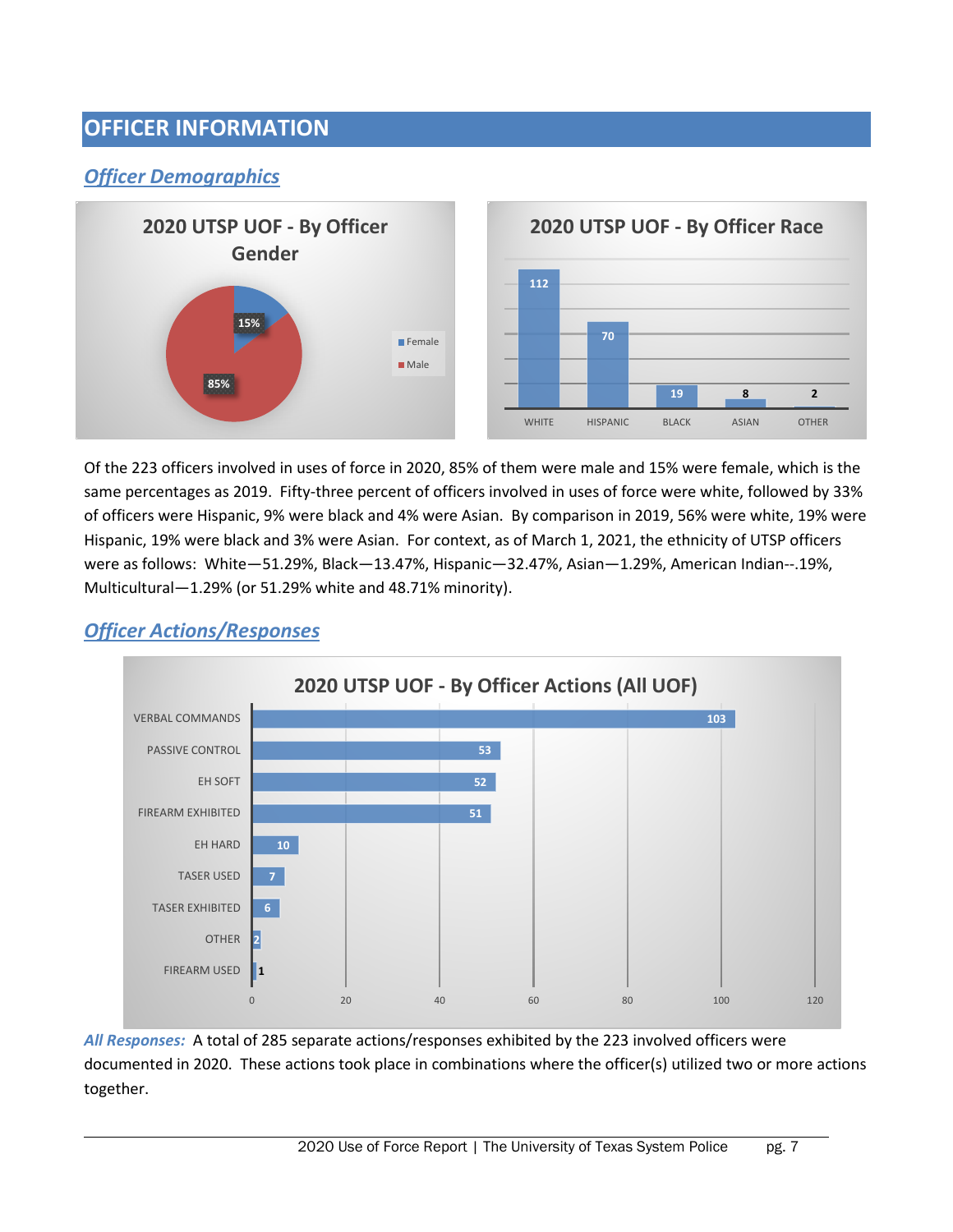*Ineffective Responses:* One hundred and seventy-two of the force option responses selected by officers proved ineffective in gaining compliance from the subject(s). Verbal Commands by the officer were ineffective in 57% of the incidents, which is similar to the 55% in 2019. Examples of this include officers ordering the subject to



comply, to put their hands behind their back, to stop resisting, etc. Passive techniques (use of bare hands to guide or hold) were ineffective in nearly 26% of reports. Empty hand techniques (such as arm bars, pressure points & takedowns or striking techniques such as brachial stun or other strikes to key motor points) were ineffective in 8% of events. There were seven incidents (4%) in which all force options were ineffective with the subject and were resolved when the subject either submitted/gave up or in one case, the subject escaped.

*Effective Responses:* UTSP officers took 127 separate actions that resulted in effective force responses within the Use of Force Report situations. An Empty Hand technique was the most common use of force and was

effective in 37% of events. These techniques include arm bars, pressure points and takedowns or striking techniques such as the brachial stun or other strikes to key motor points to restrain an individual. Thirty-seven percent of the time an exhibition of a firearm by the officer(s) proved effective in gaining compliance from the subject(s). These mainly occurred during potentially dangerous events such as a high-risk traffic stop. There were no deployments of OC Spray in 2020. There were 12 events where the display of an Electronic Control Device (Taser) or the actual use of a



Taser by officers proved effective in gaining compliance from the subject(s) which accounted for 7% of effective use of force actions. All actual use of a Taser by officers proved effective.